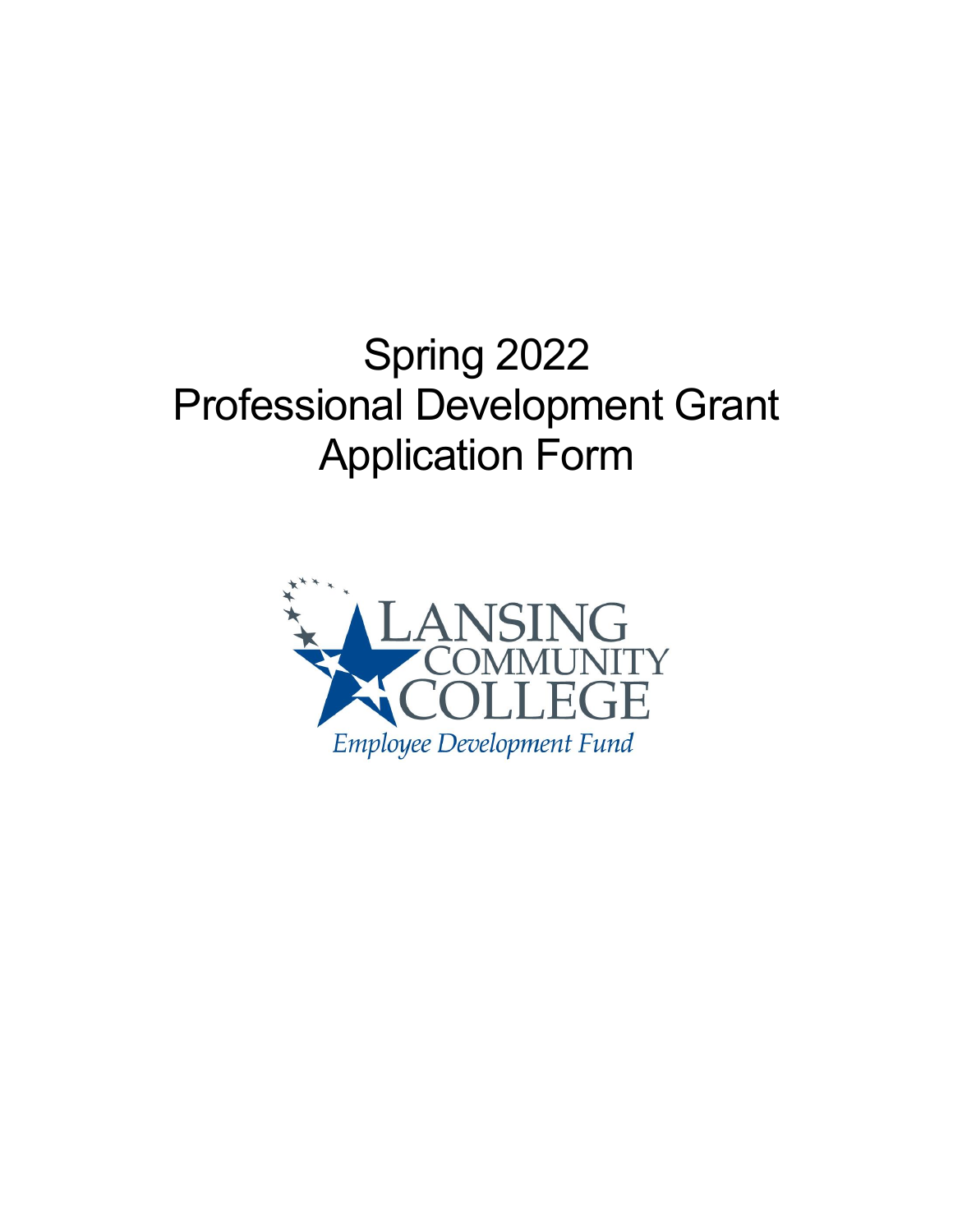

#### Spring 2022 applications due before 5:00 PM on **Friday, April 15, 2022**

### **Purpose**

To provide funding for professional development projects that benefit the professional development of Lansing Community College.

## **Qualifications**

*(updated 2/26/19)* 

All applicants *must*:

- 1. Be an LCC employee and EDF member for at least 6 months.
- 2. Applications must be completed in full and include: **Plan ahead! Applications without valid signatures will be disqualified.** 
	- o Summary of proposal objectives
	- o Timeline of proposal with dates and designated ending time.
	- o Provide an itemized budget that details costs. (Meals/Food/Per Diem must not be included).
	- $\circ$  Proposal outcomes must be detailed and show benefit to the EDF member and/or the College.
	- o Support for proposal must be signed by Immediate Supervisor and Appropriate ELT Member.
- 3. Must not have received an EDF grant in the past fiscal year.
- 4. Provide a final report to the EDF Committee within 90 days of the designated end date, with a presentation to the Committee as a whole is preferred.

## **Guidelines**

*(updated 2/26/19)*

- The maximum amount awarded is \$2,000.
- Grant *does not* cover meals, per diem, wages, postsecondary degrees, work conducted during or for Sabbaticals, projects deemed by EDF Committee to be appropriately funded by the College, reimbursement for projects that have already occurred.
- If the proposal benefits multiple employees, all employees of the proposal must be qualified EDF members.
- Once submitted, no changes can be made unless requested by the EDF committee for clarification.

The EDF Committee reserves the right to:

- Fund portions of proposals requested.
- Prioritize all grants for funding purposes.
- Cancel an award after 30 days of proposal end date.
- Have grant recipients promote EDF memberships at funded projects or other EDF-sponsored events.

The Employee Development Fund was created for employees by employees to provide opportunities, promote fellowship and fun, and enhance our everyday work life.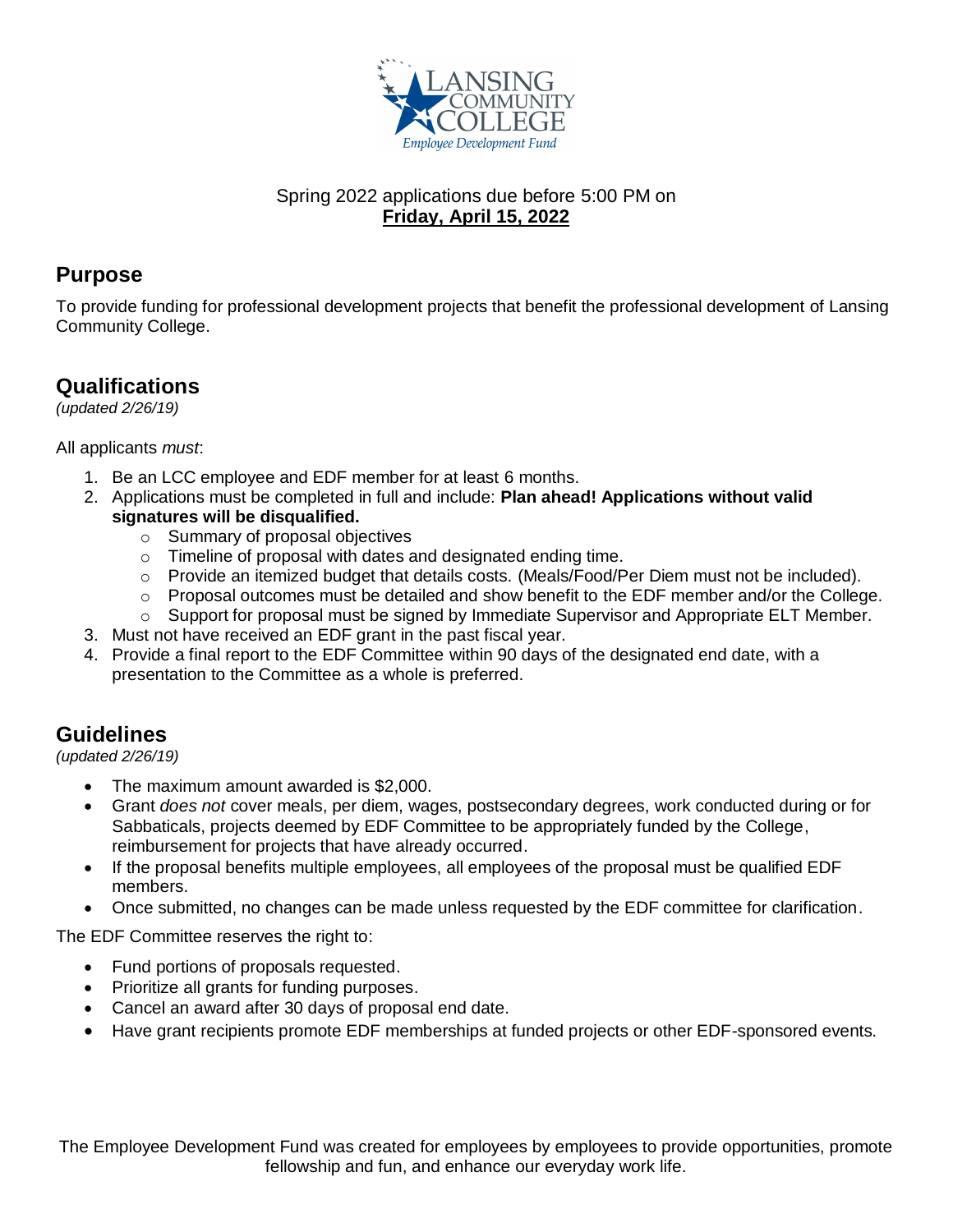

# **Application Criteria**

#### **Summarize the proposal**

- Program Objectives
- Timeline
- Outcomes

#### **Provide an itemized budget**

- Explain how your grant amount will be used and how any additional funds will be provided if necessary.
- Attempts at funding through college budgets or HR are encouraged and should be documented.

#### **Explain project benefits**

- Address how this project enhances professional development, how this benefits the college community, and the innovation of the project.
- Be sure to provide a full plan for how you plan to share the benefits of your program with the college.

Questions? Contact the Foundation Office at 483-1985 or [foundation@lcc.edu](mailto:foundation@lcc.edu)

## **Send Applications To:**

#### **Mailing Address**

LCC Foundation Employee Development Fund 309 N. Washington Sq. Suite 201 Lansing, MI 48933

**Email** [foundation@lcc.edu](mailto:foundation@lcc.edu)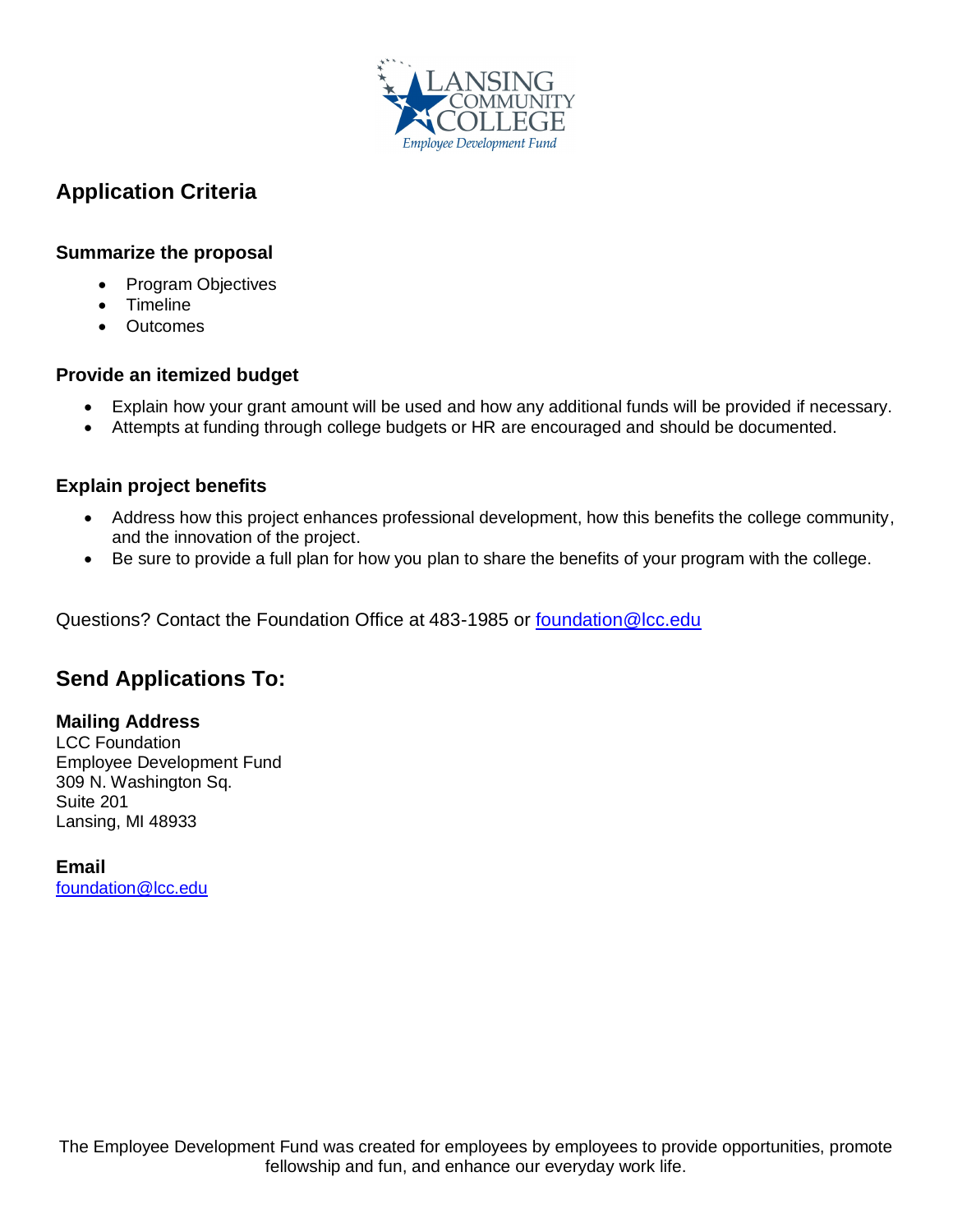

Page 1 of 3

#### **EMPLOYEE DEVELOPMENT FUND Educational Improvement and Professional Development Grant Application**

#### **Applicant Information:**

*(required)*

| Name                                         |                       |
|----------------------------------------------|-----------------------|
| <b>Home Address</b>                          |                       |
| City                                         |                       |
| <b>State</b>                                 |                       |
| Zip Code                                     |                       |
| <b>Email Address</b>                         |                       |
| <b>Preferred Phone</b>                       |                       |
| <b>LCC Department &amp; Position</b>         |                       |
| Building & Room                              |                       |
| Have you received EDF<br>Grants in the past? |                       |
| If so, when and for what?                    |                       |
| Amount of Grant request                      | $\boldsymbol{\theta}$ |

# **Signature(s) of Applicant(s)**

*(required)*

| <b>Signature</b> | <b>Title</b> | <b>Date</b> |
|------------------|--------------|-------------|
|                  |              |             |
|                  |              |             |
|                  |              |             |
|                  |              |             |
|                  |              |             |
|                  |              |             |
|                  |              |             |
|                  |              |             |

The Employee Development Fund was created for employees by employees to provide opportunities, promote fellowship and fun, and enhance our everyday work life.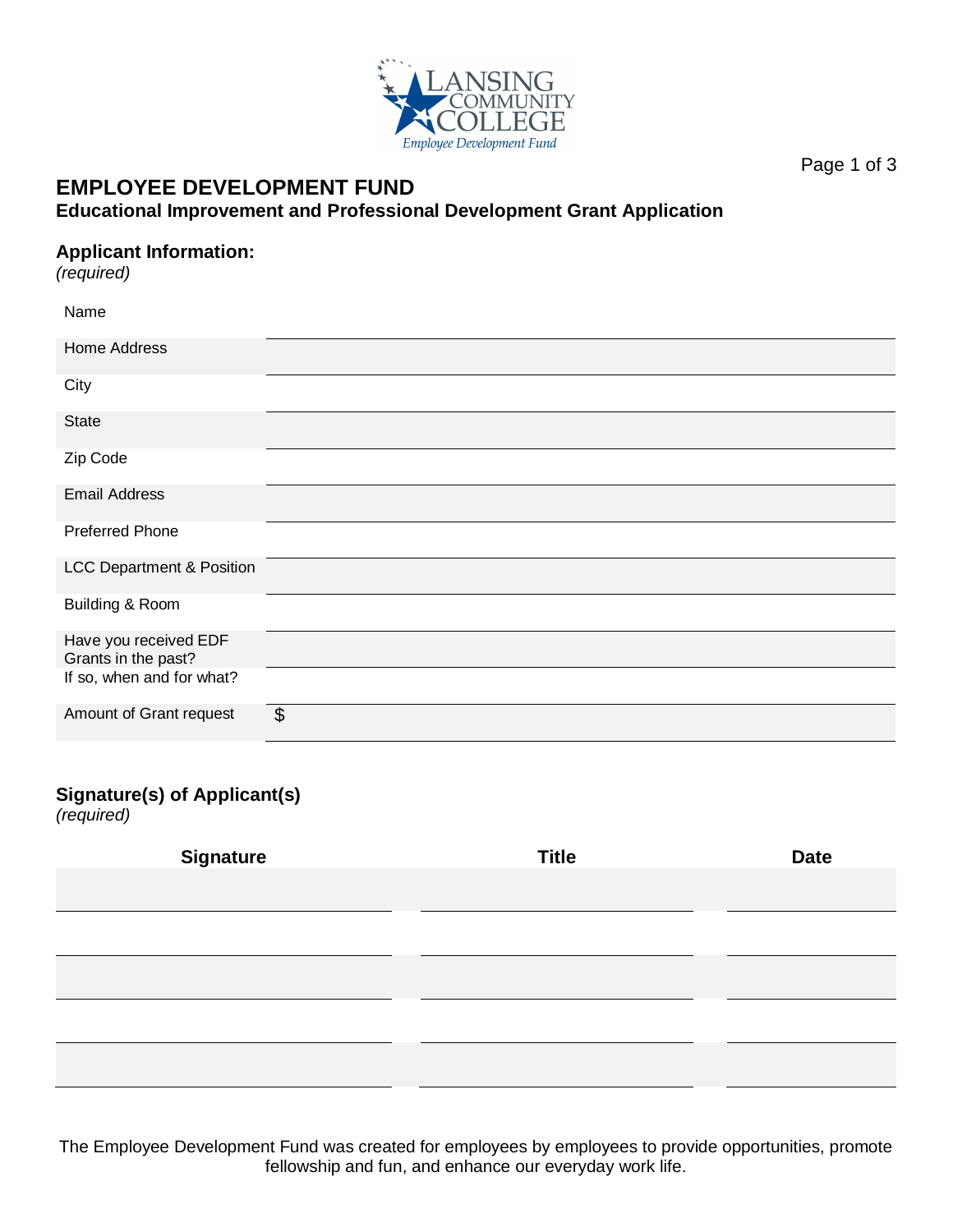

Applications must include valid signatures and support.

#### **Associate Dean/Director Approval**

*(Substitutes will not be accepted)*

**Name Title Signature** Date

How can the Department/Division utilize the professional development skills in this proposal?

How could the Department/Division support this proposal?

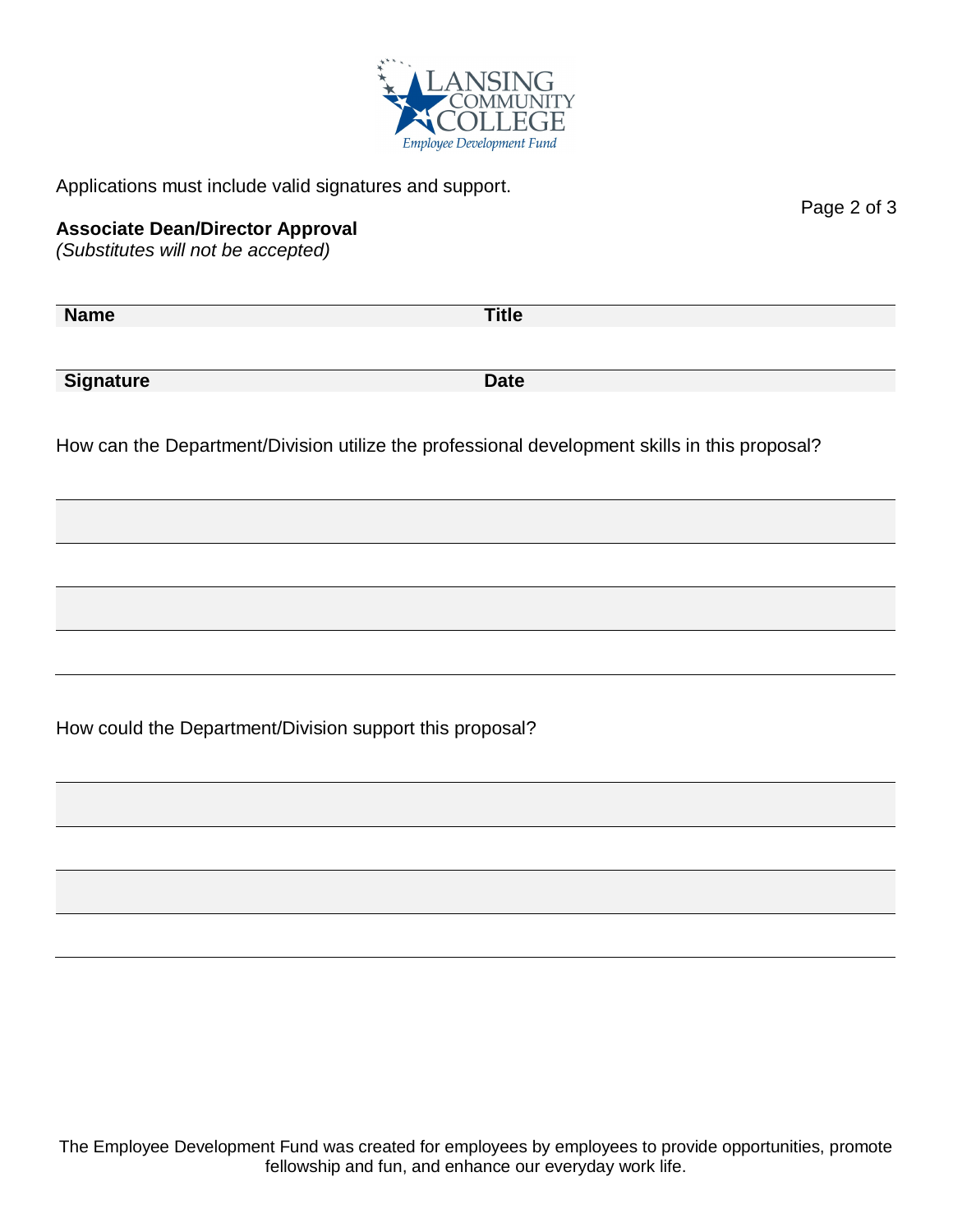

Applications must include valid signatures and support.

Page 3 of 3

#### **Executive Leadership Team Approval**

*(Substitutes will not be accepted)*

**Name Title Signature Date**

How does this proposal support the goals and mission of Lansing Community College?